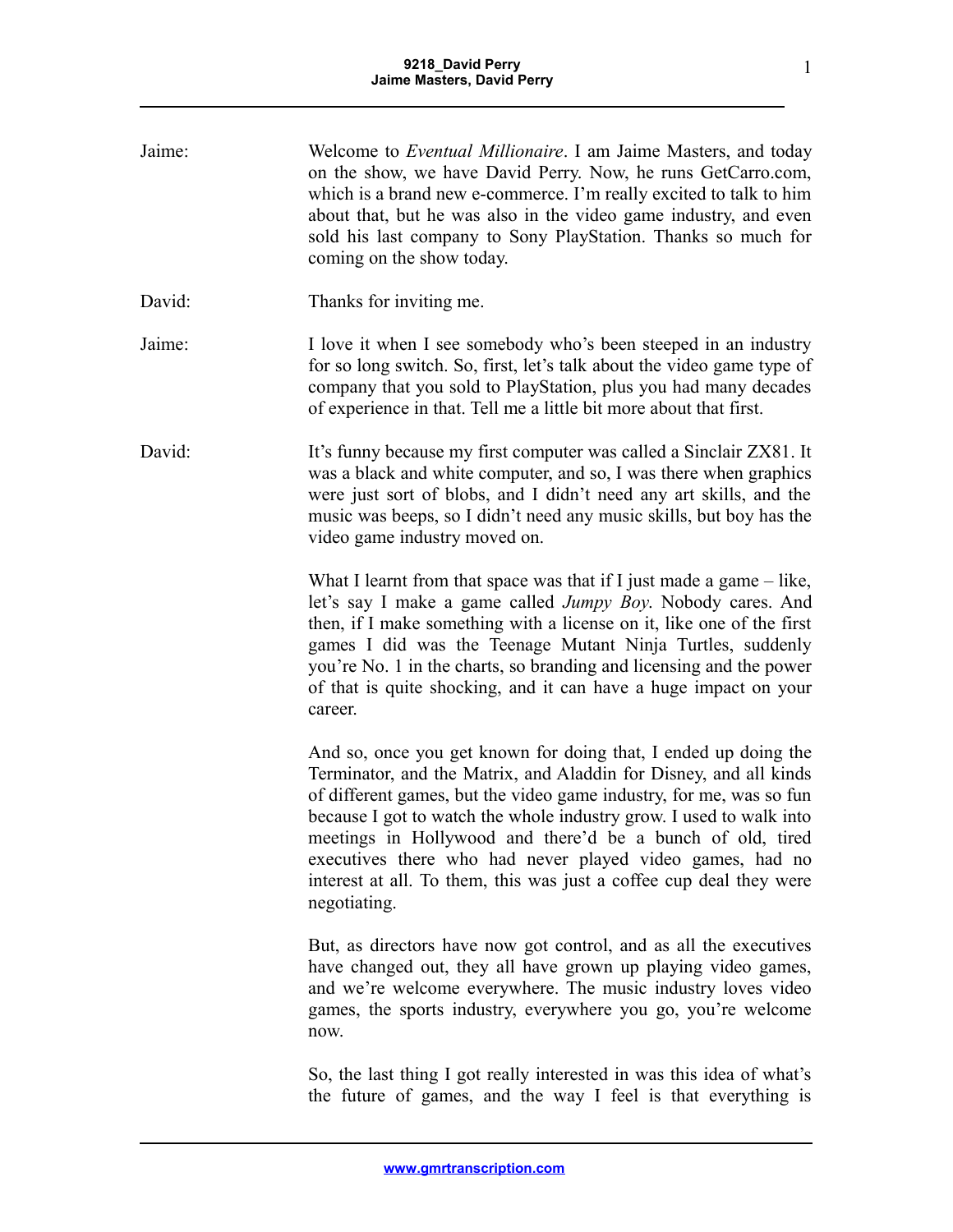becoming – I guess our impatience level is defining what works. You see TikTok and things like that. We're so impatient these days. We just want access to everything.

So, we come up with this idea that if you can have all the movies ever made everywhere instantly, and you can do that with books and music, why wouldn't that happen for video games? Someday you'll just wanna be able pull up any game you can remember or any game that's just out and be able to play it instantly on whatever device you're sitting in front of. And so, we started building that technology, and that's why Sony acquired us, because it actually worked. So, that's an exciting future.

And, as that continues, the future of the game industry  $-$  just to give you a little read on that – I believe that when the games aren't running locally, when you won't have to buy consoles anymore, then they can actually give you more computer or more performance in the cloud than you would be willing to pay for anyway, and so, someday the games are going to take a huge step up in quality because it's not about what you're willing to pay for hardware-wise for your house, and everyone having to buy the same piece of hardware is just a waste of money. So, that's sort of the prediction for the future.

Jaime: All right, you're speaking my language. Everybody that listens knows that I'm a geek, and I used to be in the video-on-demand industry, and I totally played Teenage Mutant Ninja Turtles when I was younger. So, that wasn't in your bio. That's why my mouth was open. I was like, "What?"

> And, the future of technology – when you started that company that was really more in the cloud, was technology even there yet? I feel like it's a catchup game to try and be like, "Oh, eventually, we'll be able to stream" because we couldn't. Before, everything was so small. We couldn't actually do that. How did you know when it was gonna be ready to be able to actually go into full production?

David: Yeah, what happened was – you're absolutely right. The numbers were scary. The cost of sending a lot of data through the internet was actually expensive, and so, what we would show investors was the graph of the price of sending data, because it keeps going down and down, so yes, it's expensive today, but it is gonna be –

Jaime: You're like this, with your fingers crossed. "No, don't worry, it'll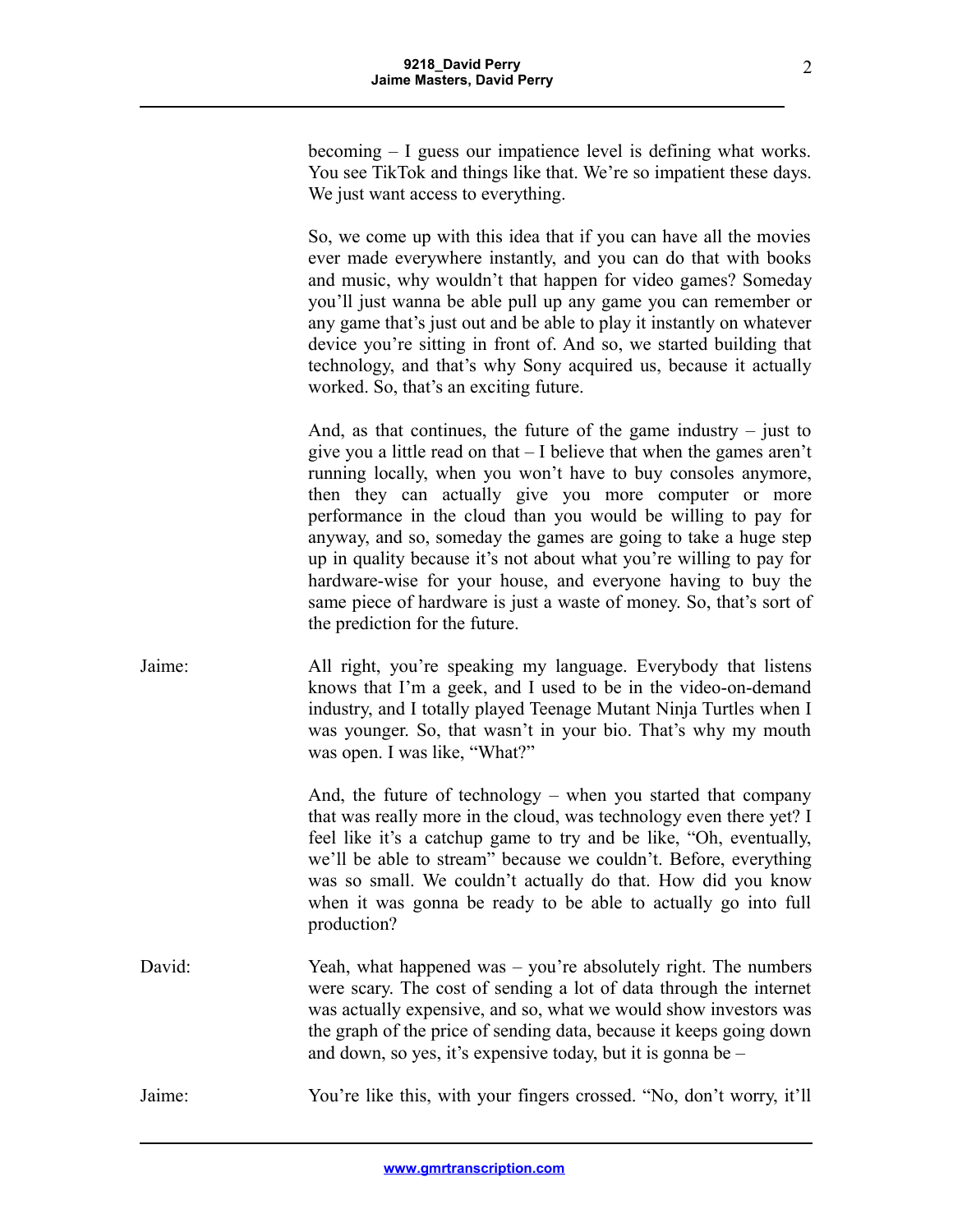totally be cheaper."

| David: | And it did, and so, in reality, it's okay. But, the one that was the<br>harder one for us was how on earth are you going to pay for so<br>many servers? You could have hundreds of thousands of servers.<br>How are you gonna do that? And, we ended up finding an<br>investment company that invested into Netflix and Facebook and<br>helped them build out their server networks, and once they agreed<br>to fund our servers, then no one ever asked me the question again.<br>It was kind of like, "Okay, we believe you."                                                                                                                                                                                                       |
|--------|---------------------------------------------------------------------------------------------------------------------------------------------------------------------------------------------------------------------------------------------------------------------------------------------------------------------------------------------------------------------------------------------------------------------------------------------------------------------------------------------------------------------------------------------------------------------------------------------------------------------------------------------------------------------------------------------------------------------------------------|
|        | Then, Samsung signed a deal with us to power all of their<br>televisions with this technology, and so, once that happened, that's<br>when Sony swept in and bought the company.                                                                                                                                                                                                                                                                                                                                                                                                                                                                                                                                                       |
| Jaime: | That's huge thinking. I know you were steeped in tech since way<br>before even <i>Pong</i> days, but how did you just know that this was<br>gonna be the future and then go all in on it? Because that does<br>seem pretty scary back in the day, when we hadn't had that before.                                                                                                                                                                                                                                                                                                                                                                                                                                                     |
| David: | Yeah, I was actually spending some time in Asia. I was one of the<br>first westerners to visit the Asian video game companies, and they<br>were so welcoming that we'd taken the time to travel there and<br>meet with the CEOs of all these different game companies, and it<br>allowed us to get a read what happens when you have millions of<br>concurrent players trying to play games. What are the symptoms of<br>that? What changes? They really were pushing on this idea of<br>games being free, and then, you can pay later in the game. If you<br>want to engage more, then you can pay for the things you do, and<br>it's a very profitable way to make video games. You make billions<br>of dollars if you do it right. |
|        | And so, I was fascinated by this, and we went out there to learn,<br>and we were just sort of listening, but the clear thing was how do<br>you get more people into the game in the least amount of time?<br>And, if you have to download, there are some video games that<br>take hours to download. You get all excited $-$ "I wanna play this<br>game" – you sit down, and it goes, "We'll be ready in four hours,"<br>and you're like, "Ugh, I wanna go do something else."                                                                                                                                                                                                                                                       |
| Jaime: | Yeah, you'd put it on before you went to bed, and then it'd be<br>downloading, and then you go to bed. I know the drill.                                                                                                                                                                                                                                                                                                                                                                                                                                                                                                                                                                                                              |
| David: | Yeah. So, the world doesn't work that way anymore. The<br>technology we built allowed us to do things - we did a                                                                                                                                                                                                                                                                                                                                                                                                                                                                                                                                                                                                                      |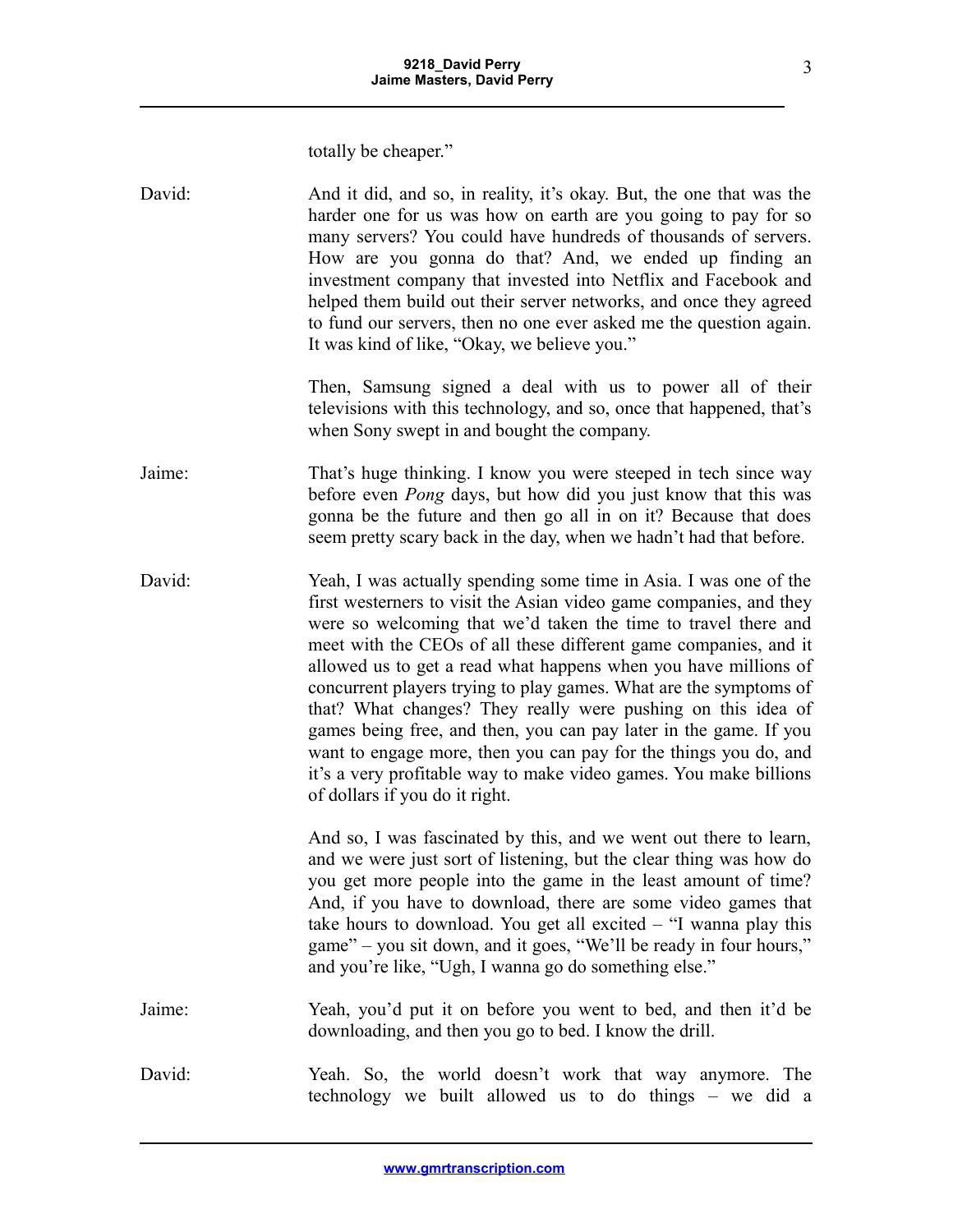|        | demonstration with YouTube, so, Google was very kind and<br>worked with us to make it so you could be on YouTube and then<br>you could jump right into a FIFA Soccer game. So, the idea that<br>I'm not leaving YouTube, I'm still in the browser, and now I'm<br>actually in the video game – that's the way I think it needs to work.<br>So, imagine you're on YouTube and you're watching somebody<br>playing a game, and then you can just click and be in the game.<br>There's no reason why you can't do that today.                                                                                                                                                                                                          |
|--------|-------------------------------------------------------------------------------------------------------------------------------------------------------------------------------------------------------------------------------------------------------------------------------------------------------------------------------------------------------------------------------------------------------------------------------------------------------------------------------------------------------------------------------------------------------------------------------------------------------------------------------------------------------------------------------------------------------------------------------------|
| Jaime: | My attention span – my ADD would just – I'd be playing games all<br>day long. It's true. Do you worry about that? I know you were<br>saying TikTok. Our attention spans are getting kind of ridiculously<br>sad. I have teenagers. And so, how do you feel about that? Because<br>I love the future of technology and it's so exciting what we can do,<br>but there's also some detrimental brain stuff - so we've heard,<br>anyway.                                                                                                                                                                                                                                                                                                |
| David: | Well, what's probably my best advice is if you want to work in any<br>of these spaces, go get some teenagers. It's almost a prescription. If<br>you wanna understand, get some teenagers and watch how they<br>interact with things. My daughter is just like, "Come on, what's<br>happening?", and it's like, "Give the computer a minute," because<br>she just keeps tapping the button. "Okay, okay, why is it not<br>responding?" They have no patients. And so, it's fascinating, and<br>so, that sort of changes your perspective on things. Why does<br>TikTok work? Well, it's actually technically very difficult to do<br>what TikTok does to serve that video at that performance that<br>quickly, just instantaneously. |
| Jaime: | Seriously. I know.                                                                                                                                                                                                                                                                                                                                                                                                                                                                                                                                                                                                                                                                                                                  |
| David: | Yeah, what a challenging thing to do. On the other hand, to make it<br>so that it's intelligently giving everyone their own feed is another<br>whole thing, and it works very well, and the engagement is<br>incredibly high. So, I don't think that's going away. I think if<br>anything, that's gonna continue and become $-$ it's funny, I watch<br>people make a video, and the video's three minutes long, and if<br>you watch a teenager, they're done within 15 seconds. They're<br>like, "Get to the point."                                                                                                                                                                                                                |
| Jaime: | It's insane. My friends had a viral video way back in the day. It<br>was called EP Bird, and they did Diet Coke and Mentos, and so,<br>we did all this research, and it was like average watch times for<br>music videos were five or six minutes back in the day. Now, if we<br>can last eight seconds, that's amazing. It's kind of sad that our                                                                                                                                                                                                                                                                                                                                                                                  |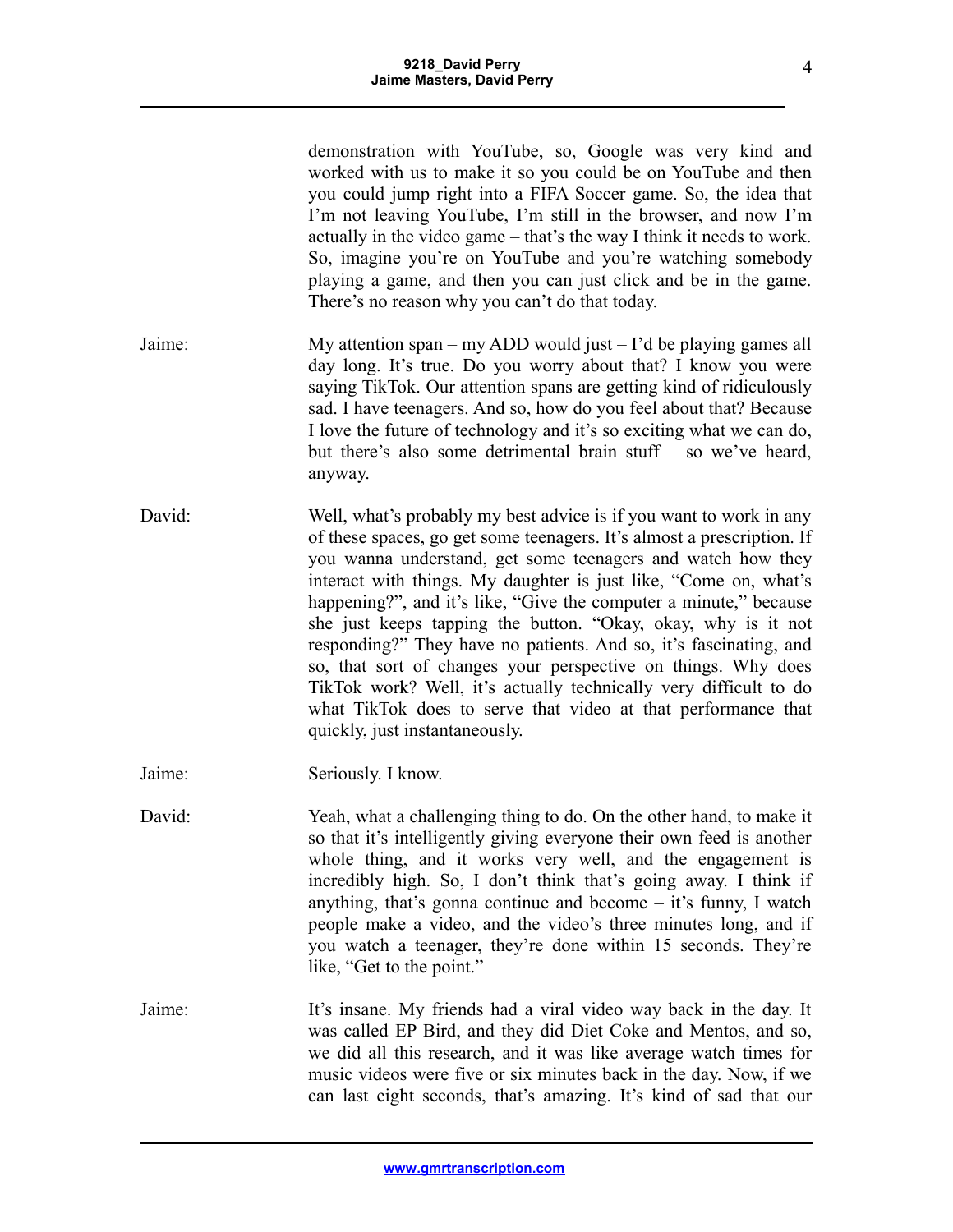attention span – we always need that. But, the good thing for the video game industry is that that's perfect for it. We're engaged, and it works really well. You're doing something completely different now. How did you go from your knowledge base and everything having to do that, and it sounds like you're excited over the future of that space, to "completely switching" industries?

David: Well actually, the thing was that I technically retired. So, I built the coolest mancave that probably exists, with metalworking and woodworking, C and C, 3D printing, photo studio. It was just glorious. And, I imagine this place is fully decked out, and I'm ready to start, and one of the first things that I was doing was photography, and I found that no one really cared about my photography until I got some social media influencers in there, and once I started taking pictures of them, then people would freak out and go, "My God, it's blah-blah-blah. I love this person. Will you introduce them to me? I wanna marry them." I could feel the difference.

> And so, these would be friends of my daughter, and I would notice in my room right now, I have 15 million followers' worth of influencers, and I didn't really have any perspective on 15 million people until I went to an Ed Sheeran concert at the Rose Bowl, and I looked around, and there was about 60,000 people, and they seem like ants when you're looking at 60,000 people, and you go, "Wait, there's 15 million worth of followers that they speak to every day," not a concert once in a blue moon. Every day, they're talking to 15 million people.

> And so, I asked them what's that like, and they said the problem that they have is their dream would be to work with the brands that they like and not just random people that are trying to get them to sell stuff to their audience, and so, that caused me to start thinking about it. I was also buying a lot of equipment for my workshop, so I ended up – some photographer would be "This is the best light ever." I would buy the light, and then it'd be like, "He's right, that's a great light."

> So, I was being influenced, and I was feeling the value of the influence, and so, you can imagine that's all going around in my head, and then I get asked to help teach some high school kids about investing, and I'm the investor, so I'm gonna be in a room with a bunch of high school kids, and they're gonna be pitching and stuff like that, but there's also gonna be an entrepreneur there, and he's gonna be coming from the other perspective.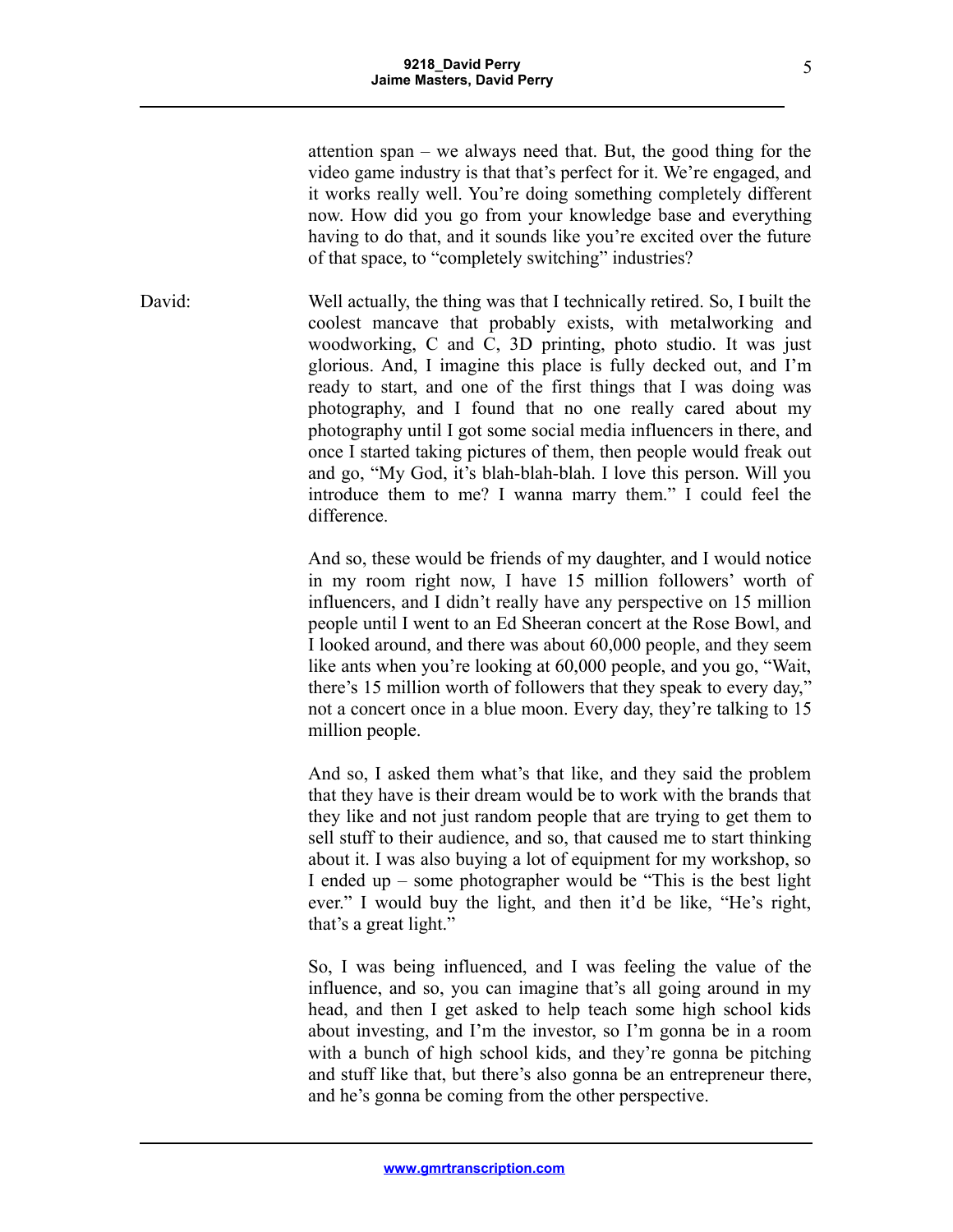Turns out he's working on influencer marketing. We're sharing with each other, and I'm like, "This is really interesting. I gotta learn more." So, we met afterwards. We'd gone on a whiteboard for a huge whiteboard session, and then he said, "Would you like to be the CEO?", and then I joined his company, and that's where I am today.

So, we dove into this idea of can we help you work out who your authentic influencers are, the people who actually like your brand, and then make it easy for you to interact with those people. So, we built some technology on Shopify. It's called Carro, and Carro, C-A-R-R-O, basically allows you to work out who those influencers are and then connect with them and let them – we have a really cool tech that you can let them shop for free. That's quite exciting for them. Imagine they're buying your products, and then they get a message saying, "Hey, we love what you do. Please stop buying our products. Here's a link, and you can shop for free." The response is, "Oh my God, I like your brand."

Jaime: "You love me? I love you! This is perfect!"

David: One of the secrets of influencer marketing is if it's the other way around, if you just trouble them, they're gonna ask for payment, and they're gonna also delete your post the moment they can. So, the minute that post can be deleted from their feed – they never wanted it there, it's not any product they use, they just want rid of it, and so, they do delete the post.

> So, Facebook – sorry, it's called Meta now – wrote a success story on our app because of the authenticity of it, but what happened was then COVID hit, and if you think about it, we're really working hard on trying to help get more attention to brands because you'll never meet a brand that's like, "Please, no more attention." They can never, ever have enough attention. So, that seemed like a very good strategy.

> But, when COVID hit, it was loud and clear that at this point, you have a network of so many different brands. We have over 30,000 now. Together, they have 350 million visitors a month. And so, if they were gonna pay Google or Facebook for clicks, is there any way we could get them to share traffic? And, our thought process went along the lines of if this was an organism with 350 million people hitting it every month, can you push your products into someone else's traffic.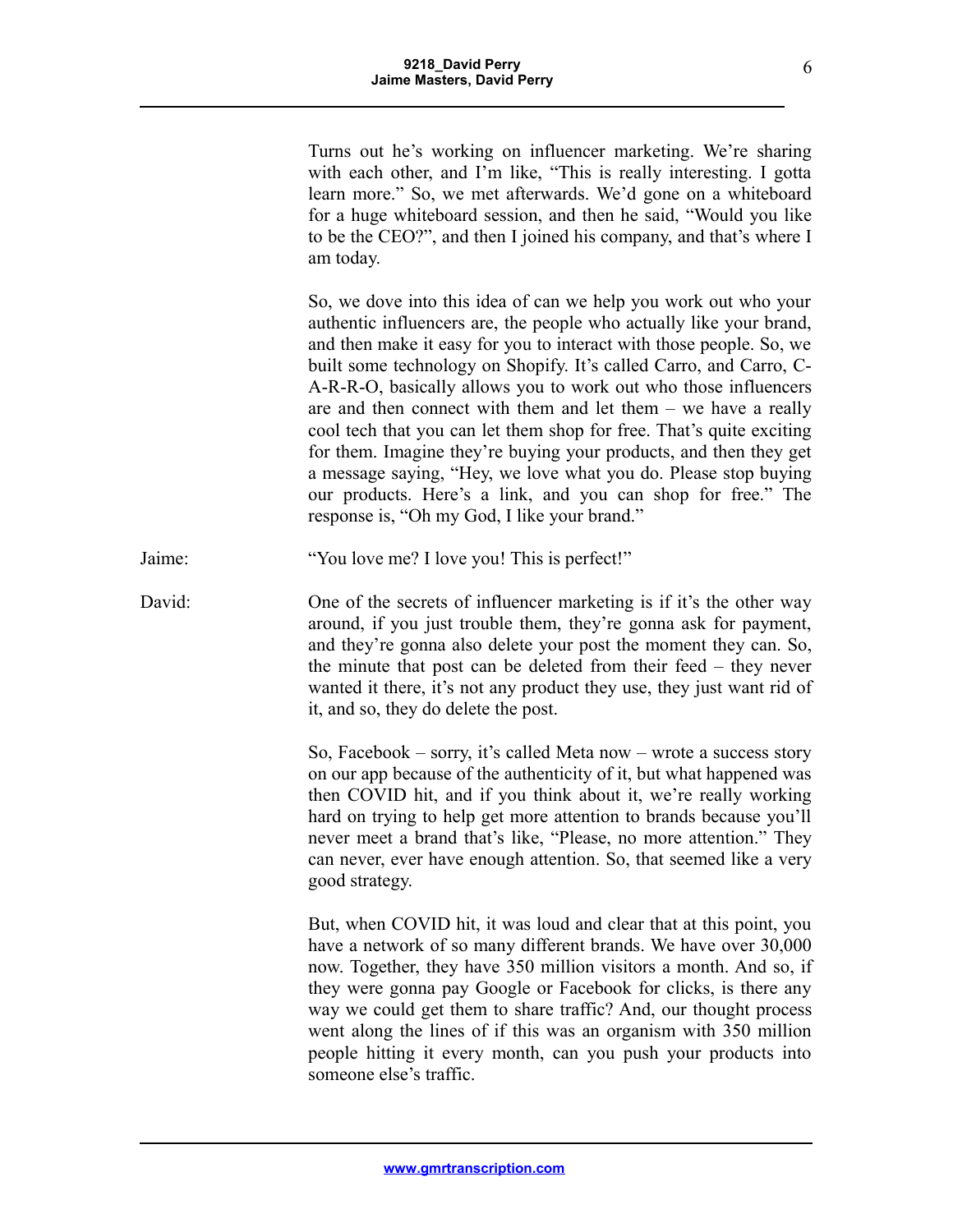So, I make helmets, you make bicycles. Maybe we can work together and I'll put my helmets into your bicycle traffic, and if you like, I'll sell your bike, it's up to you, but let's work together. And by doing so, this helmet company suddenly gets orders that they weren't getting before.

So, being technology, we just do it all digitally. It's virtual inventory, virtual warehousing. There's no need to actually try to guess what helmets are gonna sell anymore. In the old days, you would look at all these helmets and go, "Hmm, I think I'll go with the gold one and the one with lemons on it." How do you know those are the ones that are gonna sell? You don't.

And, what sizes are you gonna buy, and how many are you gonna put in your warehouse? And then you have to freight them to a warehouse, people have to touch them, storing them on shelves, insuring them, etc., and then shipping them. So, the idea being why not leave them with the manufacturer, and whenever you sold the helmet, they will ship it, which means the helmet only moved once, and it only moved when it sold, which leaves more margin for both sides to share.

And so, this is something that we went down this path of we can build this technology, so we built it, and there's lots of brands now cross-selling each other's products, and once you start to do it, it becomes addictive. When you add helmets, then do you want gloves? Well, do you wanna buy those gloves? Do you wanna gamble on what gloves? Do you want clearance sales to get rid of all those gloves that you didn't sell?

Jaime: Seriously.

David: Or, do you just wanna do it digitally? Then you can have all the gloves, all the sizes, and all the colors today at no cost, and just see if you can sell them. So, that's what Carro is really all about, is this cross-selling.

> But, what happens is then, you suddenly go full circle, and you go, "Well, hold on a minute. Influencers need this too." Because every successful influencer – the really successful ones – turned their followers into customers. I would say about 99% of influencers don't have customers. They send all of their clicks to somebody else. Amazon, have my clicks, merch company, have my clicks, and that means you own all my customers.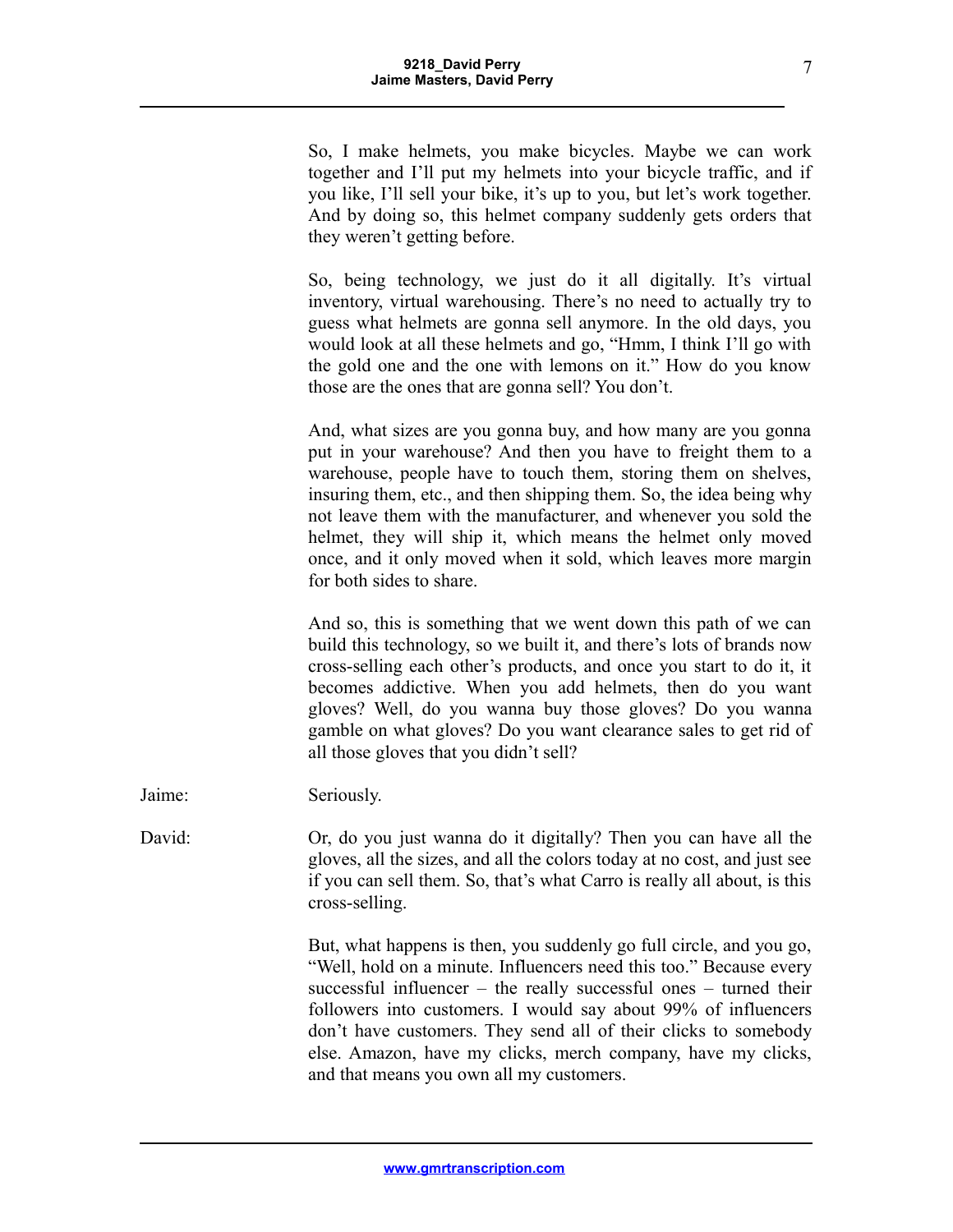So, the Kim Kardashians with the Skims, which is worth over \$3 billion now, or Rihanna with Fenty Beauty, over \$2 billion, they have customers. They want customers bad, and they build customer databases, and they understand their customers, and they reach out to them. You can remarket your customers for future deals, like people wanna work with you because you have so many customers.

The followers is exciting, and it's great, but there's a lot of people with followers, there's very few people with customers. And so, I think that's really gonna be the future of e-commerce for these people, and why it really matters is at the end of the day, it's down to the dollars and cents. Amazon actually publishes what they pay. They pay three to five percent for the vast majority of the categories that influencers influence, and they keep the customer.

So, in this scenario, if an influencer pays \$30.00 to Shopify, they now have their own Shopify store, and they can either build it themself or have somebody build it for them, but the net result is they're now able to store, and handle, and own the customers, and they get the retailer cut, so they don't get – no more affiliate fees, no more codes that you have to have everyone typing in to try to get you your payment. It's your store, your customers, and you get the retailer cut, which is usually five to 10 times more. So, this isn't a three percent improvement on your business, this is literally five to 10 times more because they have changed roles. They're not an affiliate anymore, they're now an actual retailer.

And so, this is actually really fun. You can imagine having that conversation, even with an influencer's manager. They're like, "But I'm always chasing to try to work out how many things something has sold, and I never think the numbers are quite correct." Well now, they're your numbers, so you're in charge. It's very exciting for these people.

Jaime: Well, that's why I'm having you on the show right now, because I work with influencers, and I coach e-com brands, and we're all siloed, and it's like, "Oh, in order to get the brands that you want to work with, you have to reach out to them directly now." Do you know what I mean? It's just so archaic when you look at what we currently have, especially because technology can do some of this stuff, and then we're paying Meta for ads.

> Costs are going up like crazy. That's why everybody else is jumping on TikTok and all these, trying to get in front of organic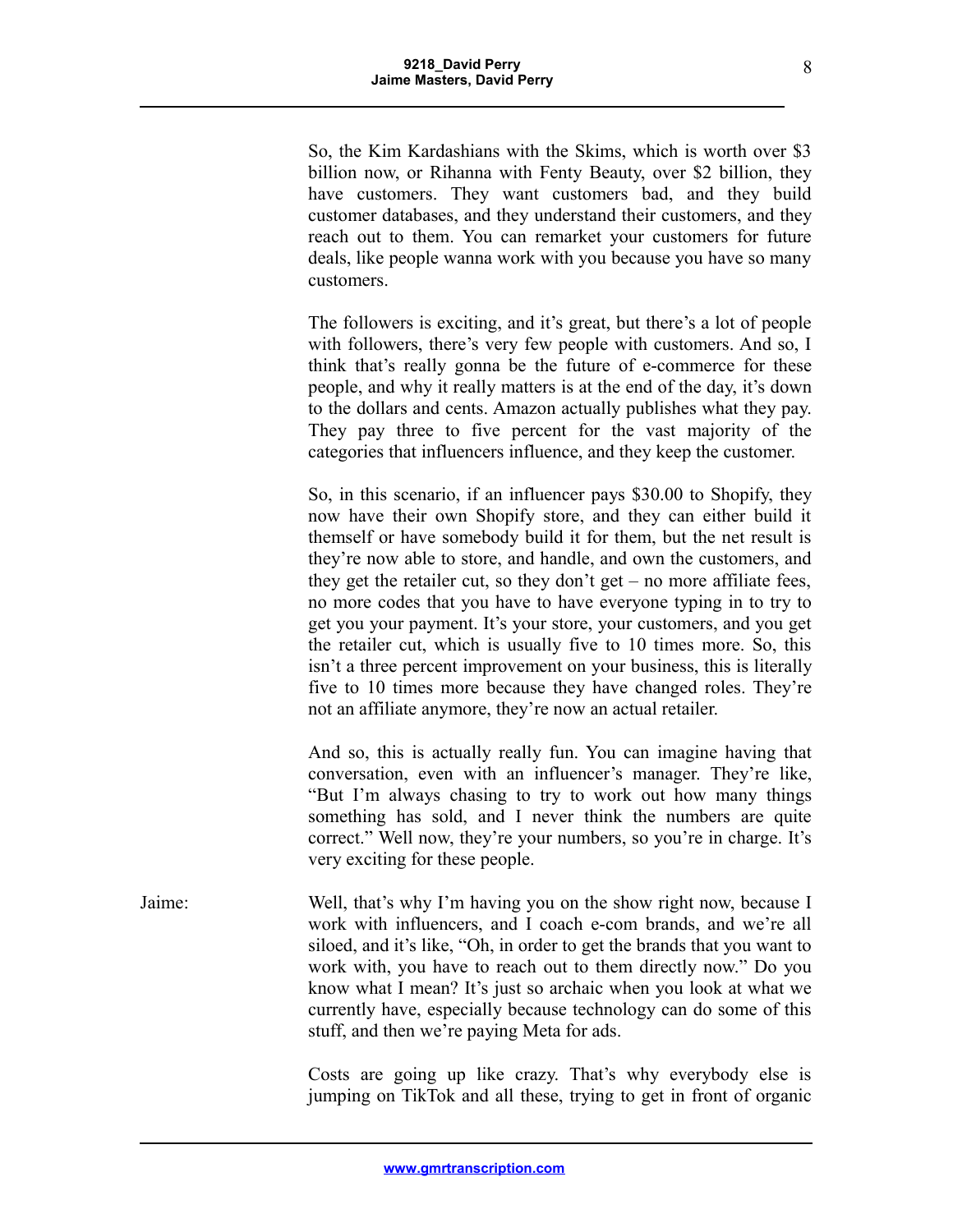companies as e-com brands, even though they kind of suck at that because they're not influencers. You know what I mean? There's so many problems in the industry that this solves, which is awesome. I was like, "Oh, the little guys are all getting together now." I feel like it's easier to be able to do it.

David: That's really what it is. Rebel Alliance. Arm the rebels.

- Jaime: Seriously. I should have worn my hat. But, how are you seeing it? Because you're used to new spaces, I totally get that, but for everybody who's not used to being a futurist or whatever you call yourself – I'm making that up, it sounds like you're a futurist, looking toward the future and trying to solve problems on a bigger scale – how do you dive into something like this? Because you guys have 30,000 brands already on it. That seems like a hard thing to do, even just to get one side of the equation, let alone both sides with the influencers, too.
- David: Yeah, it is complicated because every brand has a different store setup, they tag things differently, so we have AI running to try to make sense of a lot of these things. We just added a new feature, which is check upsell. So, our tagline for the company is "sell more together," which means we have to do everything from that perspective.

So, if you say, "Well, but recommendation systems have been around forever," yeah, they have, and they all do the same thing, which is to look into your store and recommend your stuff. So, would you like some coffee with your coffee, if that's all I'm selling? That's not the best upsell ever. Or, if I'm buying an electric toothbrush, why don't you buy our electric shaver with our electric toothbrush? That's not a great upsell. That's not gonna convert.

So, because we have all the data, we're able to really understand what would convert, and we also have really cool brands, so we have Kendall Jenner's Moon Oral Care, which is – she has toothpastes and things like that, so if you put Kendall Jenner's toothpaste with an electric toothbrush, that's the highest-converting thing you can put with the electric toothbrush. So, it's up to you. You wanna put the shaver? Please do. It's your checkout. But, if you want us to power it, we have an insight as a network that no individual brand has, so therefore, it would be impossible for them to do this, so that's why we can really help.

And, the idea for the company is to be just technology for these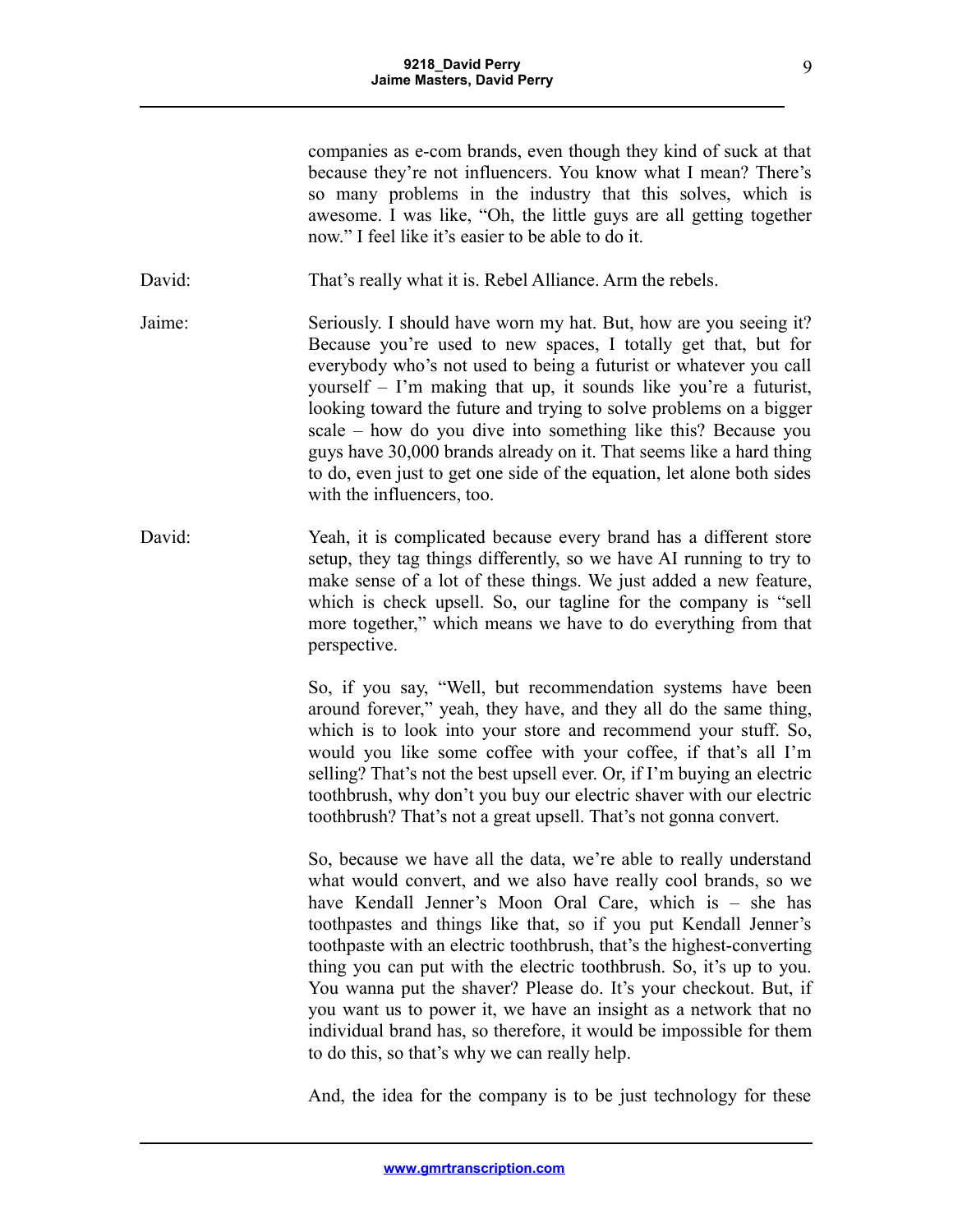people, wiring it all together, but I wanna be crystal clear. We don't own any products or anything like that. We're not building any brands. It's a bit like Uber doesn't own any cars, or Airbnb doesn't own the apartments, or eBay doesn't own the products getting sold in the network. It's a technology to enable commerce. And, that got PayPal excited. They ended up investing in our company because we're actually helping businesses grow, and there's certain investors out there – that's their charter, is to support companies that are helping small business grow.

And so, this is actually a fun project to be involved in, but one point Leeds has talked about was the way I like to think is if you wanna disrupt something, you don't have to be a futurist. You don't have to have any crazy insights. The trick is to sit there and say, "How would I beat that company?" So, if you wanna say choose any company, how would I beat it, then once you've thought how to beat it, then say, "How would I beat that?", and once you've thought of that, "How would I beat that?", until you've got nothing left. If you start heading that direction, you'll seem like you're a futurist.

- Jaime: That is technically problem solving for the future, so yeah, that's amazing.
- David: The way I describe it is I describe it as the game industry. The whole game industry is on a train. Imagine they're all on the same train. That's the game industry train, and some people miss the train, and they're running down the track. Someday, hopefully they'll get to be in the game industry. And then, there's people who are trying to think forward, like what's next, and they usually think of small, incremental things. I call it going to the next station. They're at one station ahead. So then, you just keep going, what's the next thing, what's the next thing, and that's the easy way in any business. And, if you're like, "Well, I need a filter for that," we'll save people time. That's the most valuable thing.

In video games, there's a lot of people selling things in the games now, and some developers will build 20,000 items for you to buy, everything in every color and every size, and it turns out the thing that sells the most out of all of that is the thing that saves the most time. My point is I can sell you all these different colors of armor, or "I notice that you're walking a lot. Would you like to buy a horse?"

Jaime: Yeah. Holding the button for a real long time is real annoying.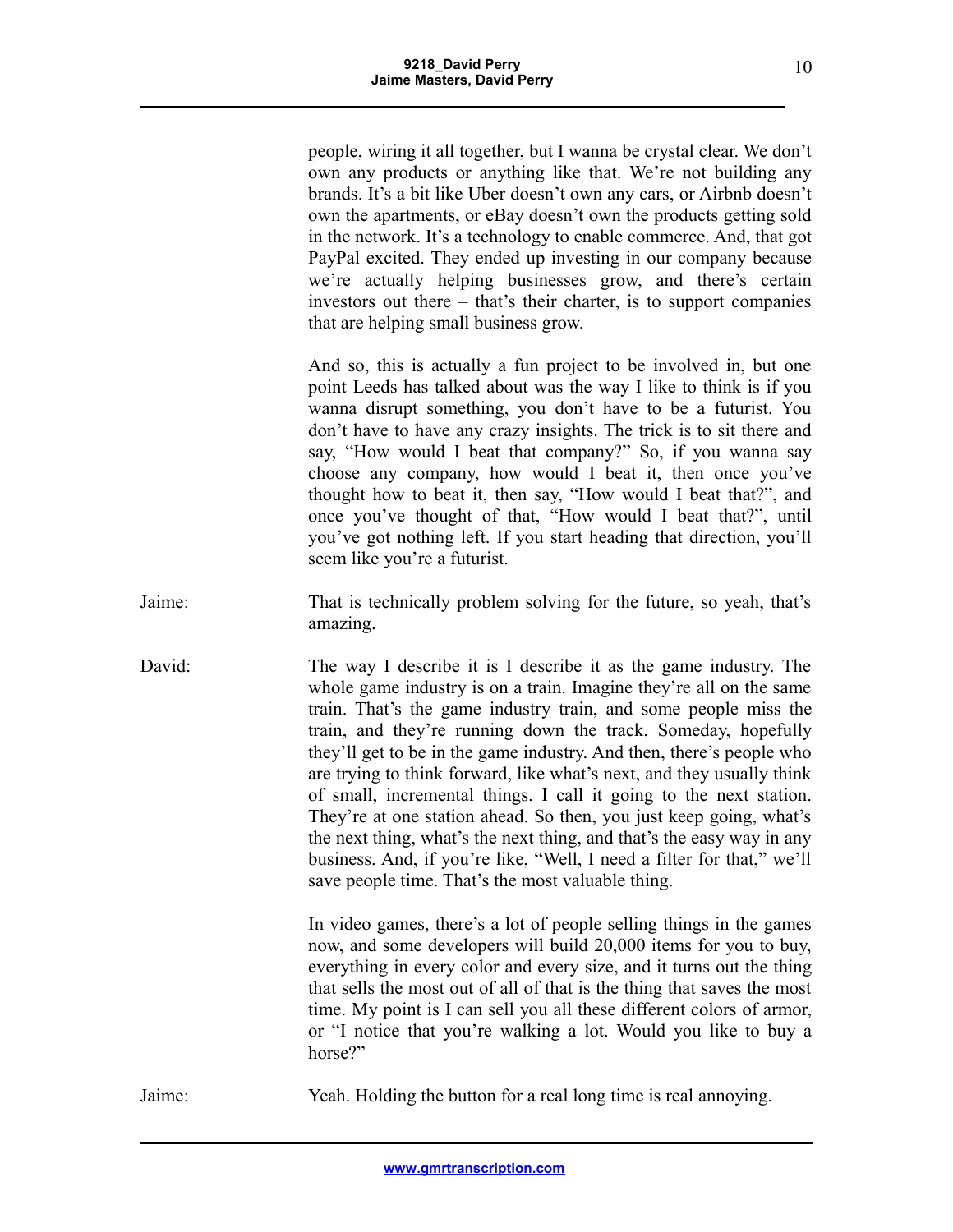| David:           | I'll sell all my armor and take the horse because you can get<br>around faster. So, that's one of the secrets, is to understand people<br>are happy to pay money to save time. You see that even with valet<br>parking or anything at all. There's so many examples out there<br>where people will pay more if they can save time, and in the game<br>world, that can save days, or in certain games, maybe weeks if you<br>can speed things up, so the value is immense there.                                                                          |
|------------------|----------------------------------------------------------------------------------------------------------------------------------------------------------------------------------------------------------------------------------------------------------------------------------------------------------------------------------------------------------------------------------------------------------------------------------------------------------------------------------------------------------------------------------------------------------|
| Jaime:           | I love this. Now, you already had a business network. You got<br>PayPal to invest in you, but you had a lot of successes beforehand.<br>For somebody that might not have your amazing network, starting<br>at the beginning of an industry, how does someone get into<br>something like this and be able to do something as big as you're<br>doing without necessarily knowing all the people?                                                                                                                                                           |
| David:           | Well, I have this weird thing where I usually find myself already<br>doing it. I don't actually sit there and go, "Shall I, shan't I, what<br>should I do?" With the last company, I needed to learn about the<br>cloud, and servers, and transit deals, and all that. I didn't know<br>anything about it, so I went on Wikipedia, I searched the top<br>internet companies, and I called all of them – only six at the time<br>that were major – and most of them didn't return my call, but one<br>did that actually mattered, and they said to me     |
|                  | This sales guy gets on the call. I think they thought they were<br>gonna sell me service, and I said to him, "Can you give me a map<br>of the United States that shows the speed of your network?", and<br>he's like, "What do you mean?" I go, "I know that the wires aren't<br>all in straight lines from your data center, so I wanna understand.<br>It's gonna look like some weird kidney shape around your data<br>centers - how fast can you serve data."                                                                                         |
|                  | He goes, "It would be so amazing if I had that. That would be so<br>valuable. It would help me do my sales job so much better," and I<br>said to him, "Well, would you like us to make that for you?" He<br>said, "Would you be willing to talk to our executive management<br>about that? Because that would be amazing." So, I flew out to St.<br>Louis, met with the CEO of the network, and I pitched him, and I<br>said, "We'll build this for you." He said, "Okay, you can use all of<br>our data centers for free," and that was how we started. |
| Jaime:<br>David: | Okay, so, thank you for that, because everyone's like, "He<br>Wikipediaed, randomly called, and ended up selling the company."<br>For money.                                                                                                                                                                                                                                                                                                                                                                                                             |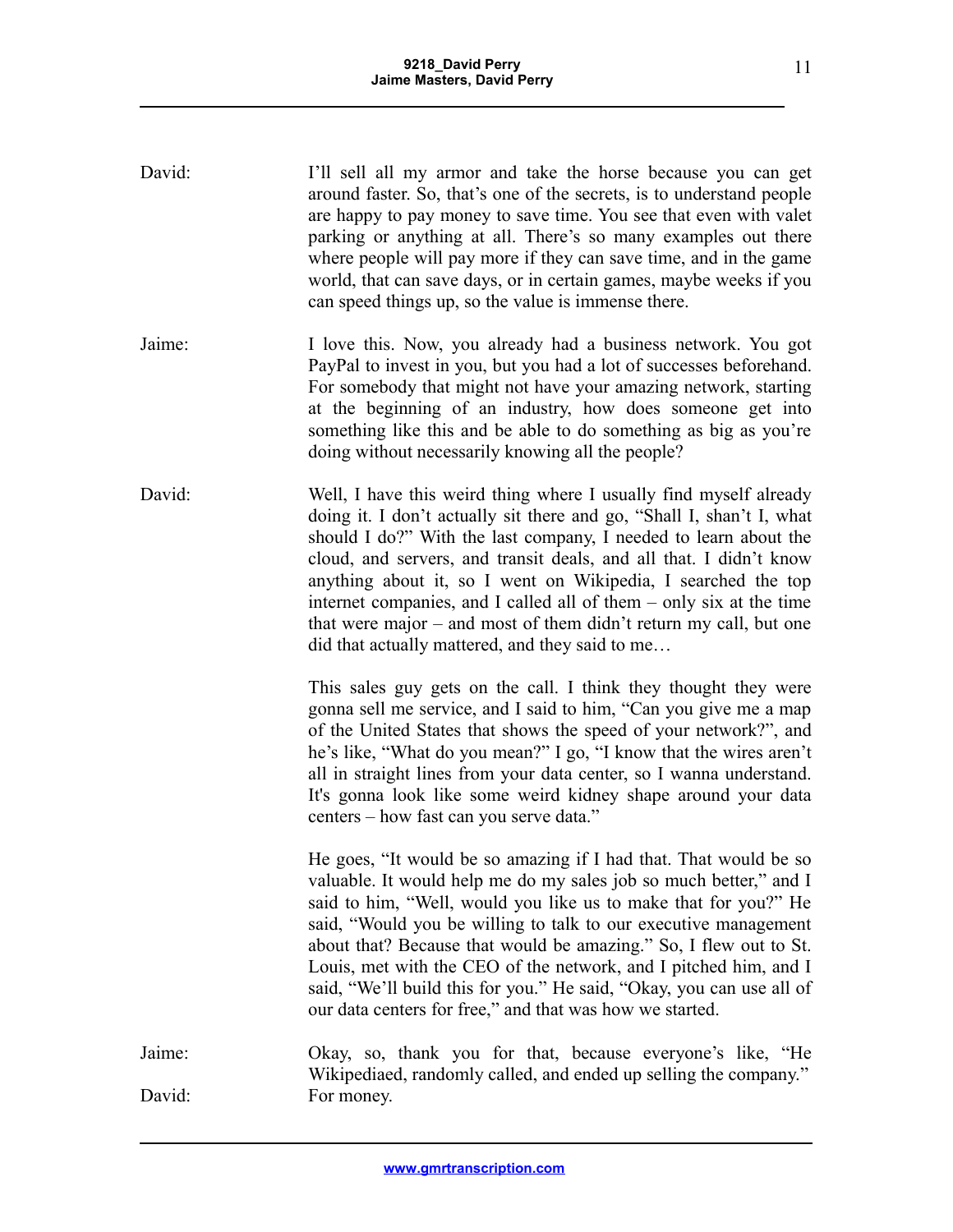- Jaime: That's really, really impressive, and it was just because you had a need that they really needed and you could capitalize on that. Were you also really good at sales? Because turning a salesperson around is interesting.
- David: No, it was just listening. So, it's something I'm not good at, and I need to do it more, is just listen. When you get on a call with people, instead of diving into your pitch, have a listen and see what they are looking for, and then, your pitch goes that direction, and it saves so much time. It just saves so much time because in this scenario, that was a need that they clearly identified, so I'm like, "Let me see if I can help you with that," and that was really unfair competition. Trying to compete with us when we had a major Tier 1 network giving us full access to the network for free – that was a game-changer.

The point is that you kinda just need to get on with it, and I think one of the other things is to work out what it is that you actually like to do. I think that's important. I used to go to the TED conferences, and there was this dude – his name was Sir Ken Robinson. Sadly, he's passed away, but he was respected as the No. 1 speaker at TED. He was just the guy, and you should look up his talks. Standing ovations. I got to meet him once just by accident. I walked into a party, and he was there, and I said to him, "I was there the day you gave your speech. My God, that changed my whole life."

But, what he talked about was something called your element and how there's something you're built – you as a human being – you don't know it, but your DNA is built to do something, and what happens is when you work it out, it's something that you actually enjoy so much you would do it for free, and that makes you dangerous because now, other people who have to be paid to do that thing have a problem because you're gonna be all over them like a rash because you're doing it for free, you're up thinking about it at night, you're super passionate about it, you care, and that's the hard part, is you have to find your element.

It's funny because he said to me the No. 1 question I got after his speech – he wrote this book, *The Element*, which I thought was funny the No. 1 question was "How do I find my element?", and so, he wrote another book on how to find your element. And, that's something I would highly recommend people think about. If you haven't found it yet, if you haven't found something – for me, it's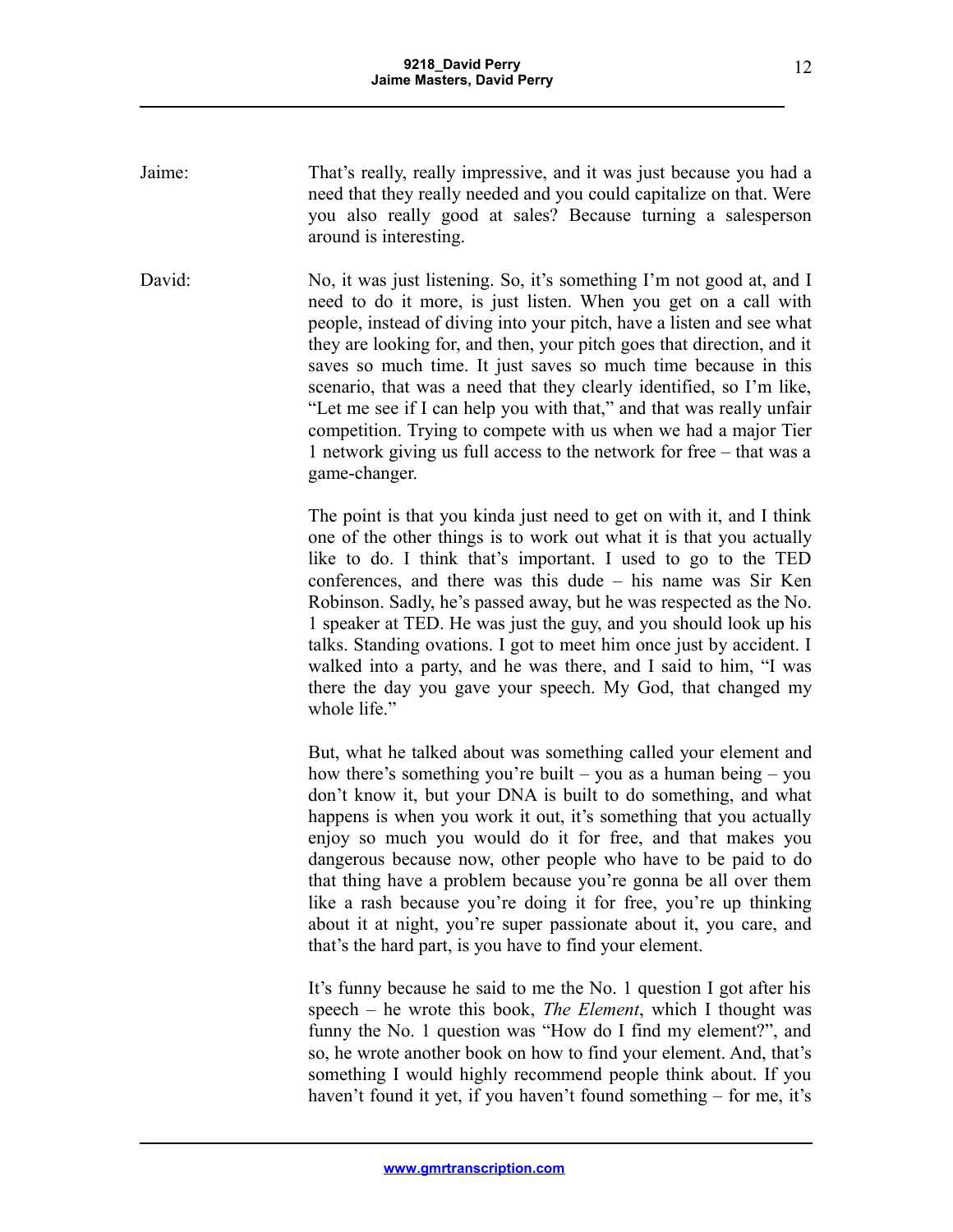clearly technology, and I go down the rabbit hole on things because I find it really interesting.

The whole influencing thing now, e-commerce – what am I doing in e-commerce, for goodness's sake? I'm a video game person. But, I look at the space and I see opportunity in so many different dimensions, so many I could start 50 companies in the space, and I find it fascinating. It's also cool when you have teenagers because they get it too, so they have opinions about this, they're interested, this is a good brand, that's not a good brand, and if anything, I think it's been very interesting as well because my family's more involved because they're interested in this versus transit deals for cloud gaming. Not so interested.

Jaime: They're like, "Cool, Dad. I'm good. Keep going."

David: Not so interested. So, that's something as well, just follow your passion, whatever you're really into. You actually are dangerous if you do that.

- Jaime: Okay, I have so many questions when it comes to that. No. 1, finding your element – doesn't it seem sort of ever evolving, though, especially for people that have lots of different "passions"? Is finding your element problem-solving for a lot of people? Do you know what I mean? It's exciting to problem-solve, and I find a lot of business owners are like, "Ooh, I just like going down this path." How do you define your element specifically?
- David: It's funny because I, one day, sat in my office going, "What is my element? What is it?" I realized what it is is learning, and that might seem boring – "Oh, you just like learning?" No. What it means is you're podcasting. I want to know everything about podcasting. I'm not going to be podcasting, so that's not gonna be something I'm gonna end up doing, but I have a Shure SM7B here, I have a Rodecaster with me, because I wanna understand it.

I don't want to have any mystery at all in what goes on, and so, photography. I find who are the best teachers in the world – oh, they're gonna be teaching at Canon for free? I'm over. And then, you start to get to know the people there, and they're like, "Oh, we've got this other great photographer coming. Would you like to listen?" "Of course I would." And, you start learning, and it's like drinking through a fire hose, any industry.

What's actually occurred in my career is the more I've done that –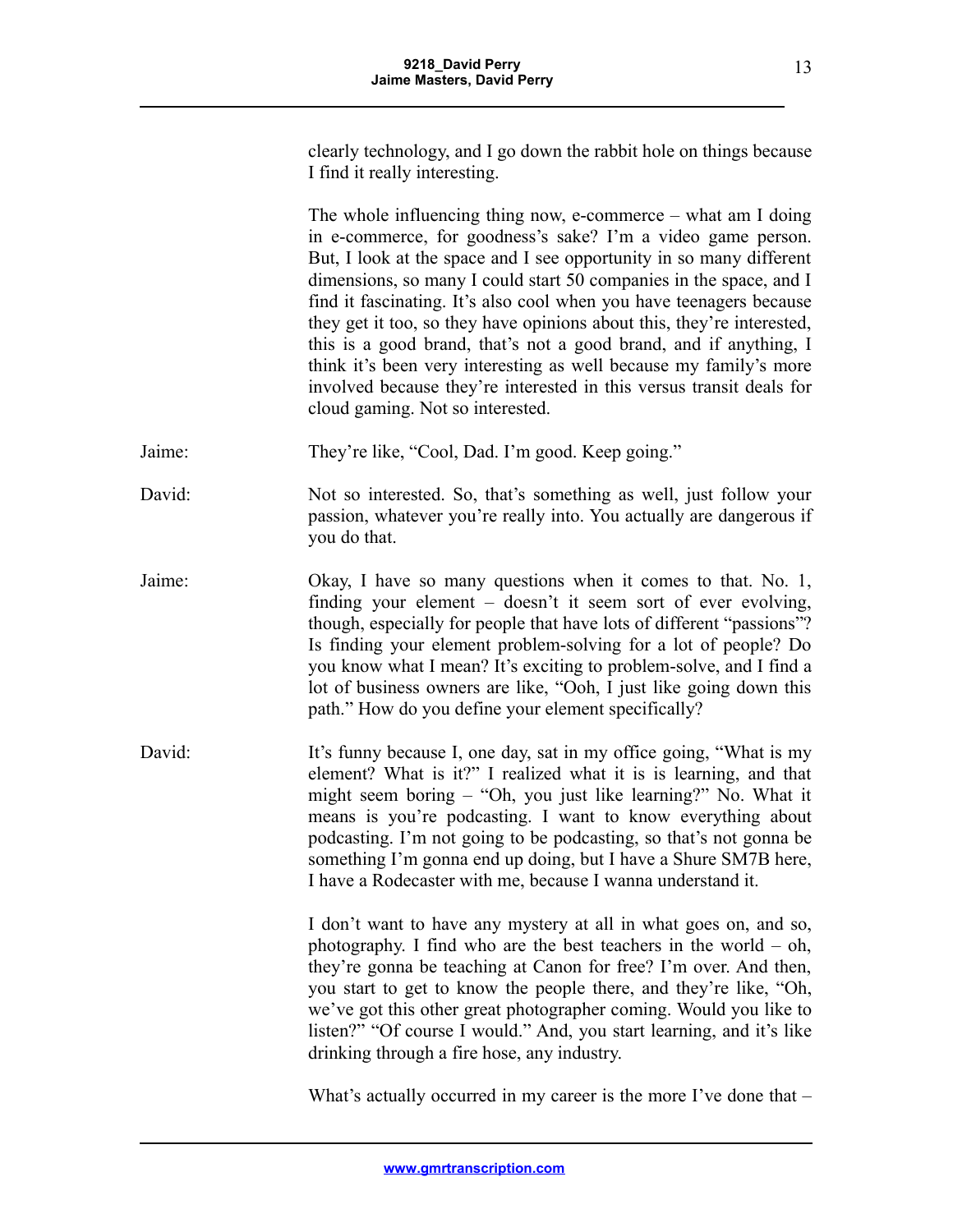I've had people come up to me, animators, "Oh my God, you're the only person that really cares about our animation." I'm fascinated by your animation – how it works, the timing of a reframe, how Disney does it versus how other people do it. I'm interested in all of that. And so, by doing that, they appreciate that you appreciate what they do.

And, when you start to learn what people's jobs are, what they do, how they work, whatever it is, you should try everything – golf, skydiving, waterskiing, scuba diving. Whatever it is, you have to try it. You don't have to dedicate your life to scuba diving, but you have to try it.

And, what you'll find in business is – an example I use – I was flying to New York once, and what I do is I like to talk to the person beside me to work out what our rapport is. What is it that we both are into? And, if you've been trying a lot of stuff and learning about a lot of stuff, you'll be able to survive a conversation on just about any subject. And so, I turned to this guy on this flight to New York, and I'm like, "So, what do you do?", and he says, "I import iron ore into the United States." And, I thought to myself, "Dude, you've got me. I have nothing." I'm literally sitting there going, "I got nothing."

And so, he's playing a little handheld game – it was a tennis game – and I say to him, "Oh, I know the people that made that tennis game," and he said, "Oh, I invested in this game." Suddenly, you have rapport. We're suddenly talking. Now there's something, there's a connection there, and we're talking, talking, talking, and then, he's like, "I'm gonna go and see U2 in Madison Square Garden when we get to New York. Would you like to join me?" I'm like, "Okay." I had no idea how wealthy people who import ore are, but he had the entire row of seats to himself.

So, imagine the two of us with a row of seats just watching U2. It was fascinating. And so, I was sitting in the U2 concert, going, "If I hadn't turned to this guy and said hi, then this would not be happening." So, the more you do, the more you'll have the confidence to just talk to anybody. So, I'm not this super confident person at all. I grew up in Northern Ireland in the countryside in a little cottage. But, over time, I've learned that if you really absorb – when I give a speech now, I'll literally be talking to the sound guys about which microphones and whatever, and they're like, "Nobody asks. What are you doing? This is not a conversation we have with anybody." So, to me, that's really, really important.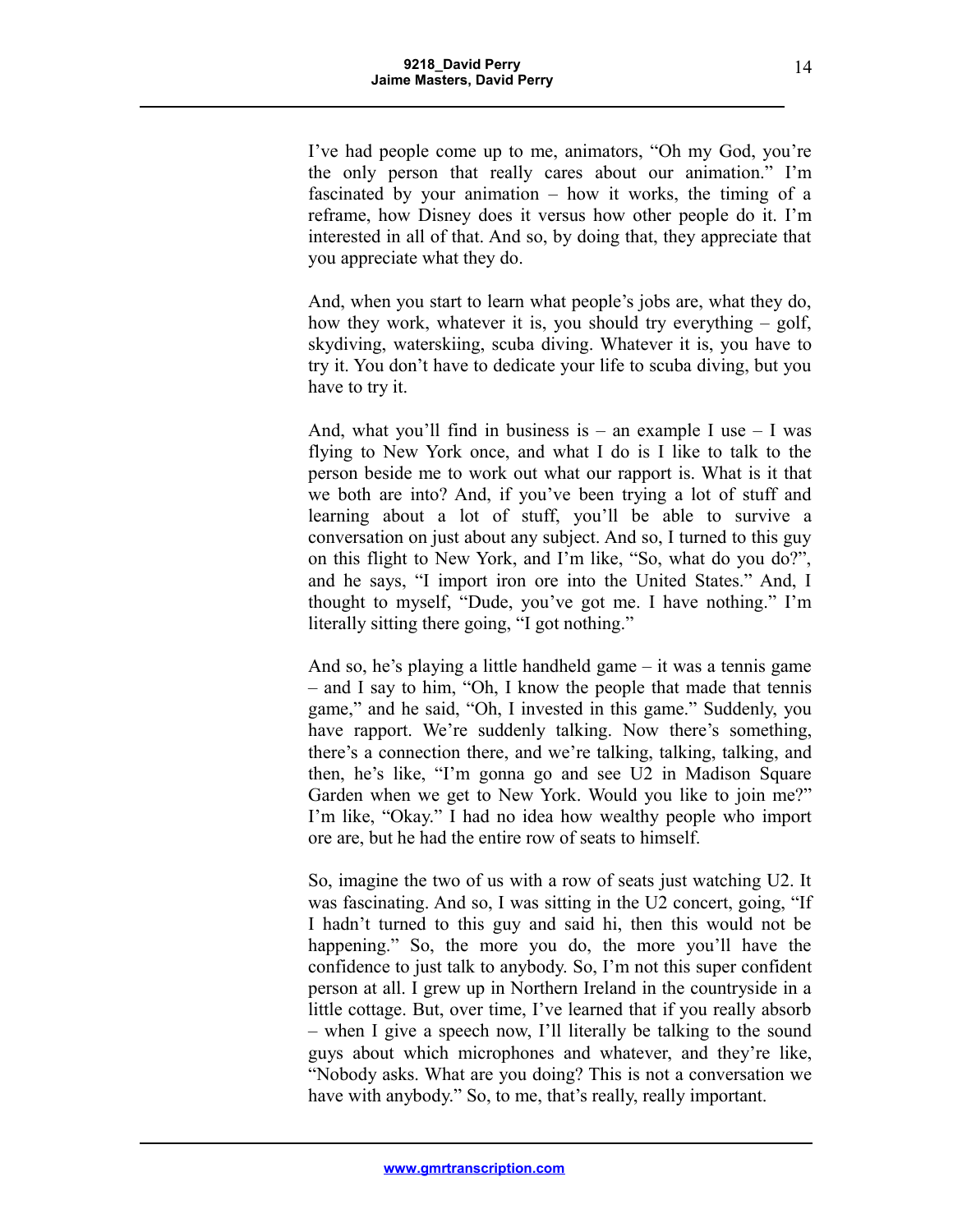Jaime: I'm laughing so much from this because I joke that I wanna know everything, and I don't know that I've met anybody that asks as many questions to random people as I do than you because I also talk to the sound people and ask them what their stuff is just for fun because I'm curious, and curiosity leads me in different ways where I'm like, "Huh, I do wanna know everything," not that I'll use it or remember it because I'm getting older, but it's a fun path to be on. How do you pick, though? So, you have this wide plethora of all of these things, and if you didn't sit next to the entrepreneur that was in influencer marketing, would you be in this company right now? David: No, I wouldn't. That's what's interesting about it. I gave a

commencement speech – just as an example, I didn't get a degree. I didn't even complete high school, so I left high school to start in the game industry because I got a job offer and my teachers didn't know what to do. "Should you leave? Shouldn't you leave? This is a terrible idea." Some of my teachers were like, "No, this is an interesting idea."

> So, I ended up having to make a decision. Do I go? Don't I go? I had to actually move to England to take that job, and the industry grew, so thankfully – at the time, the industry wasn't that big, so it was a little more difficult. But, years later, the university I would have gone to – it's called Queens University in Belfast, a really amazing university – they contacted me and said, "We'd like to give you a doctorate in engineering."

> And so, it's kind of funny because they call me Dr. Perry when I walk around there. And so, this is funny because to me, you don't have to – the rule is if you do something for 12 years successfully, then they consider that you earned your degree anyway. And so, to some extent, to be able to find an industry that is something that you care passionately about, and then for it to pay off in all kinds of different ways, is really quite interesting. I like the way that went.

> But, there was one question you asked me which I didn't completely answer. You asked me about getting investment or how to find these people. One thing that jumped to my mind was I once spoke on a panel of investors. Imagine I'm sitting at a game industry event with a panel of investors, and I said to the audience, "I think I know what investors are looking for. I think I know what these guys actually want." And, the investors were like, "Okay,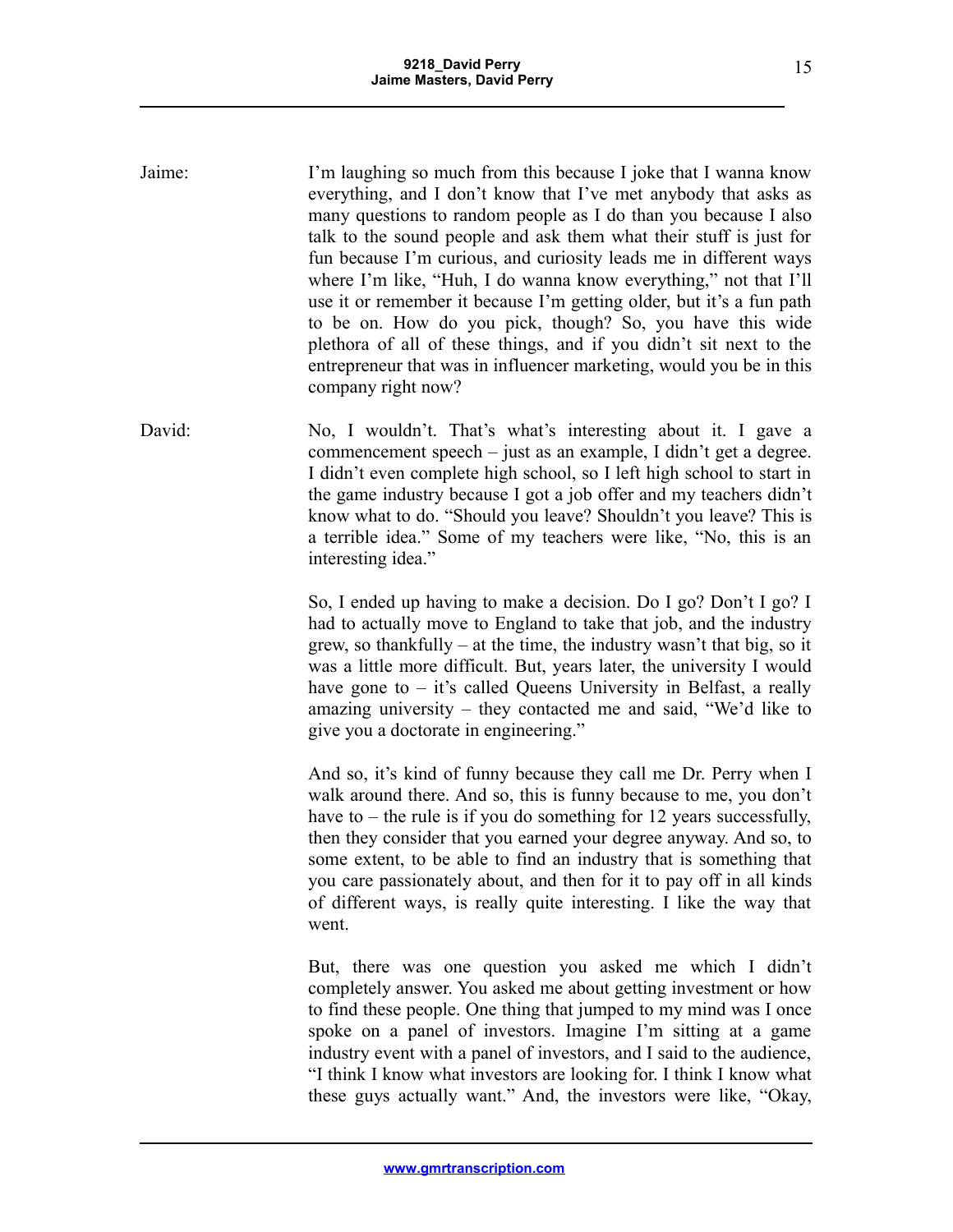what is it we want?"

And, I said, "The one thing that they don't wanna do is they don't wanna pay for education, so they do not want to use their money to educate you. They're almost allergic to it. And, what they actually want you to do is to find some gold somewhere and prove it's there – see the gold? I see the gold. Look, I've been digging into the ground, and I see the gold. Do you see the gold? I see the gold. We need to get some heavy machinery in here to get this gold out of the ground ASAP." And, they're all nodding. "That's exactly what we do."

And so, it's a very simple example, but it helps filter when you think you're ready for investors. I've met a lot of people who are like, "Can you introduce me to some investors? Because I have an idea." And it's like, "No, they don't want to invest into ideas. They wanna get the gold out of the ground." So, it's your job to do the prospecting, it's their job to get it out of the ground. People will pitch me, they'll say, "What do you think of this idea?", and I'm like, "It's okay," and then they'll go, "What about this one?", and it's like, "Okay," and "What about this one?", and they got 50 ideas. They do this with games, by the way.

So, "If you don't like this game, I've got eight more I can show you," which shows they're not really in on any of them, they're not committed to any of them, they're just  $- I$  call it the buckshot technique, where you're firing against a wall and just hoping that somebody will choose something and go, "Okay, I'll fund that." That's not how investors work. So, once you understand that your job is to get the prospecting out of the way and then bring them in, then it's not hard to get investors.

Jaime: Yeah. Coming from the guy that got PayPal, so, yeah, he knows better than anyone. That analogy is perfect because it is. People are like, "Oh, I have this thing that might be silver, or it might be this, or it might be this. You wanna help me figure it out?" Nobody wants it. No. Time is the most precious gift that we have.

And, on that note, I know we have to start wrapping up, and I could ask you a million more questions. I literally have a million more over here, but I'm gonna ask the last question, which is what's one action listeners can take this week to help move them forward towards their goal of \$1 million?

David: Sadly, there's a couple answers to that. There's not just one answer.